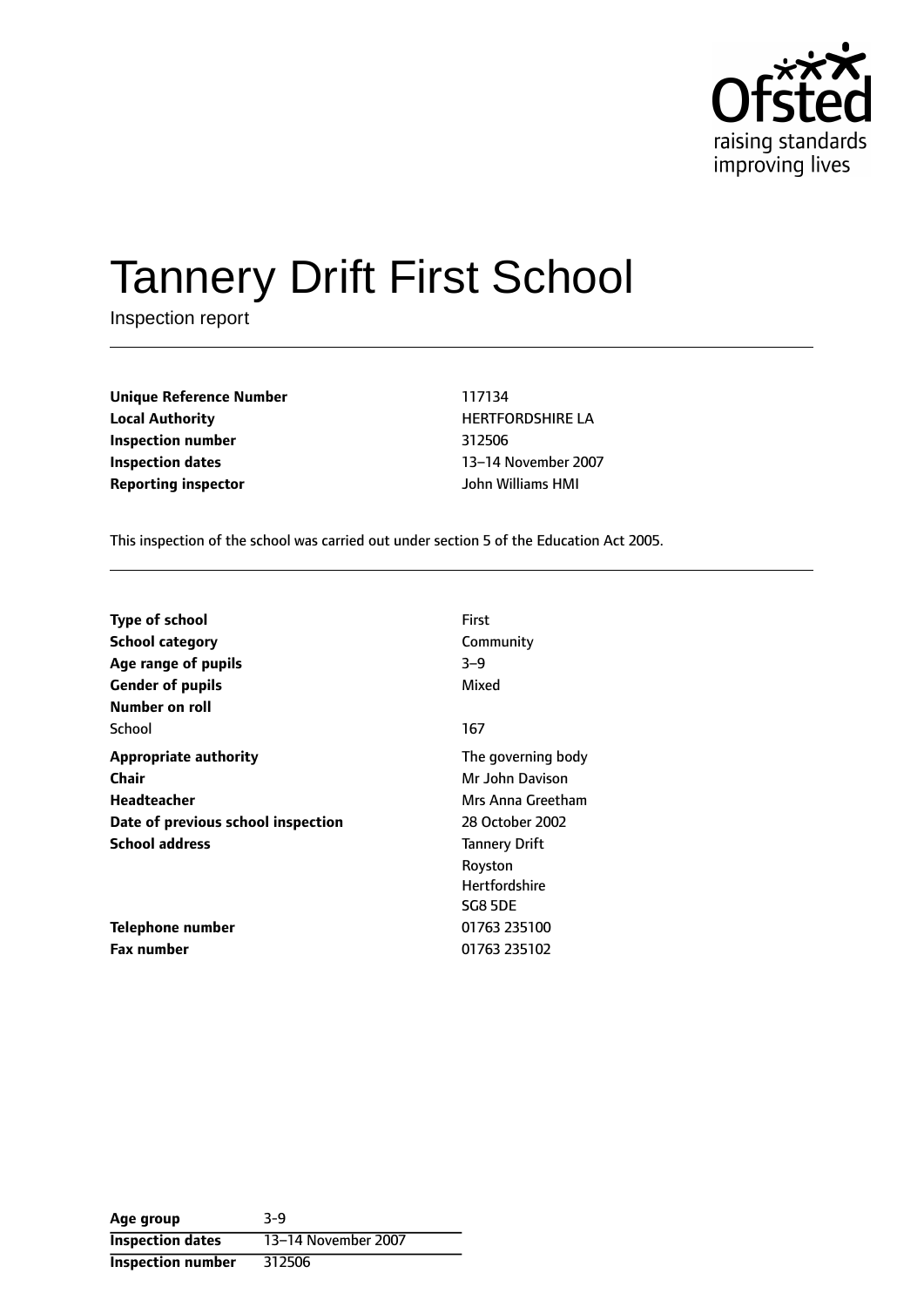.

© Crown copyright 2007

#### Website: www.ofsted.gov.uk

This document may be reproduced in whole or in part for non-commercial educational purposes, provided that the information quoted is reproduced without adaptation and the source and date of publication are stated.

Further copies of this report are obtainable from the school. Under the Education Act 2005, the school must provide a copy of this report free of charge to certain categories of people. A charge not exceeding the full cost of reproduction may be made for any other copies supplied.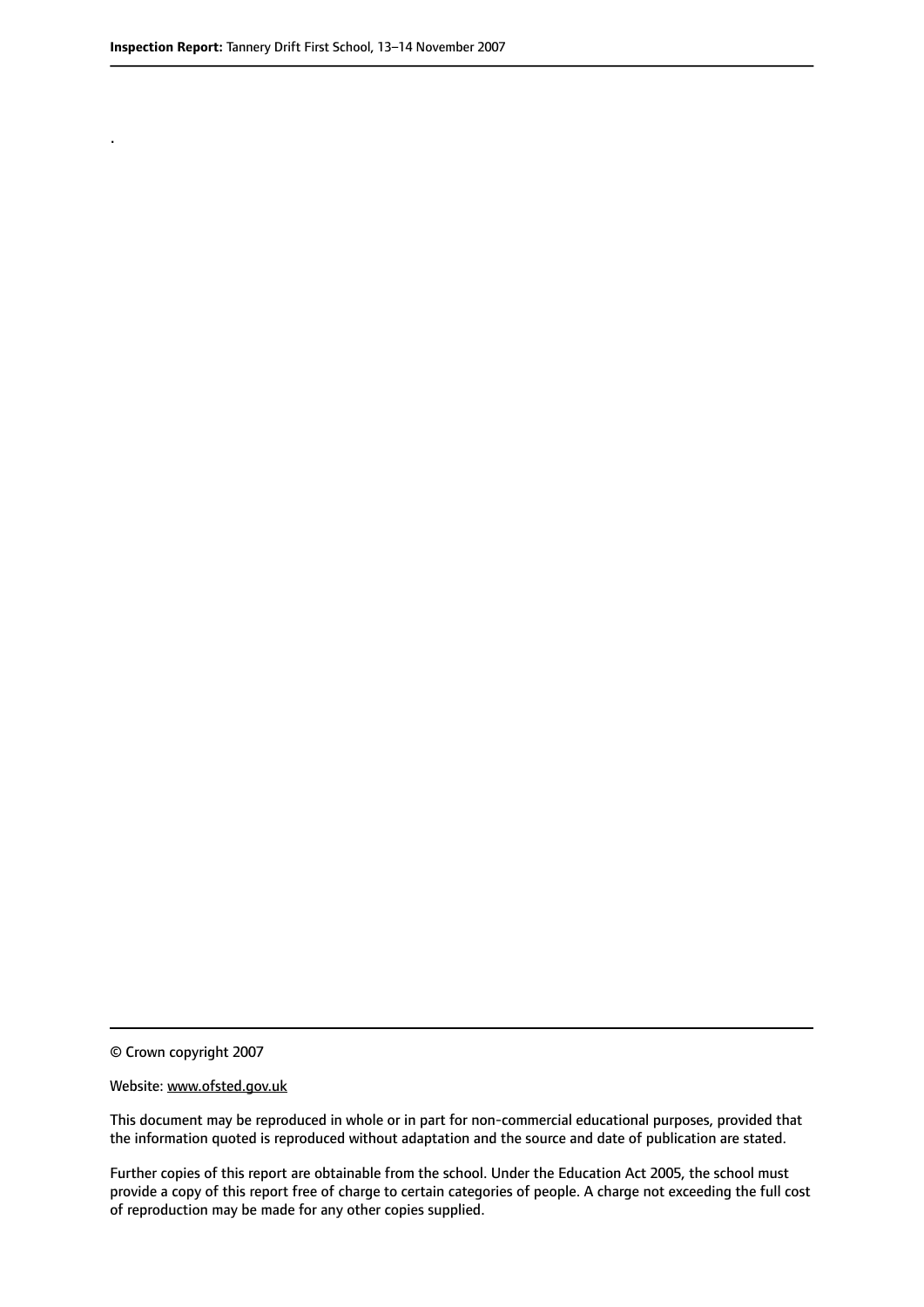# **Introduction**

An HMI and one Additional Inspector carried out the inspection.

## **Description of the school**

This is an average size first school situated in the town of Royston. Twenty-seven children attend the Nursery part-time and nearly all pupils in Reception transfer in from the Nursery. There are large numbers in Year 4, which has resulted in mixed age classes in Key Stage 2. The vast majority of pupils are of White British background and the number eligible for free school meals is below average, as is the number with learning difficulties or disabilities.

## **Key for inspection grades**

| Outstanding  |
|--------------|
| Good         |
| Satisfactory |
| Inadequate   |
|              |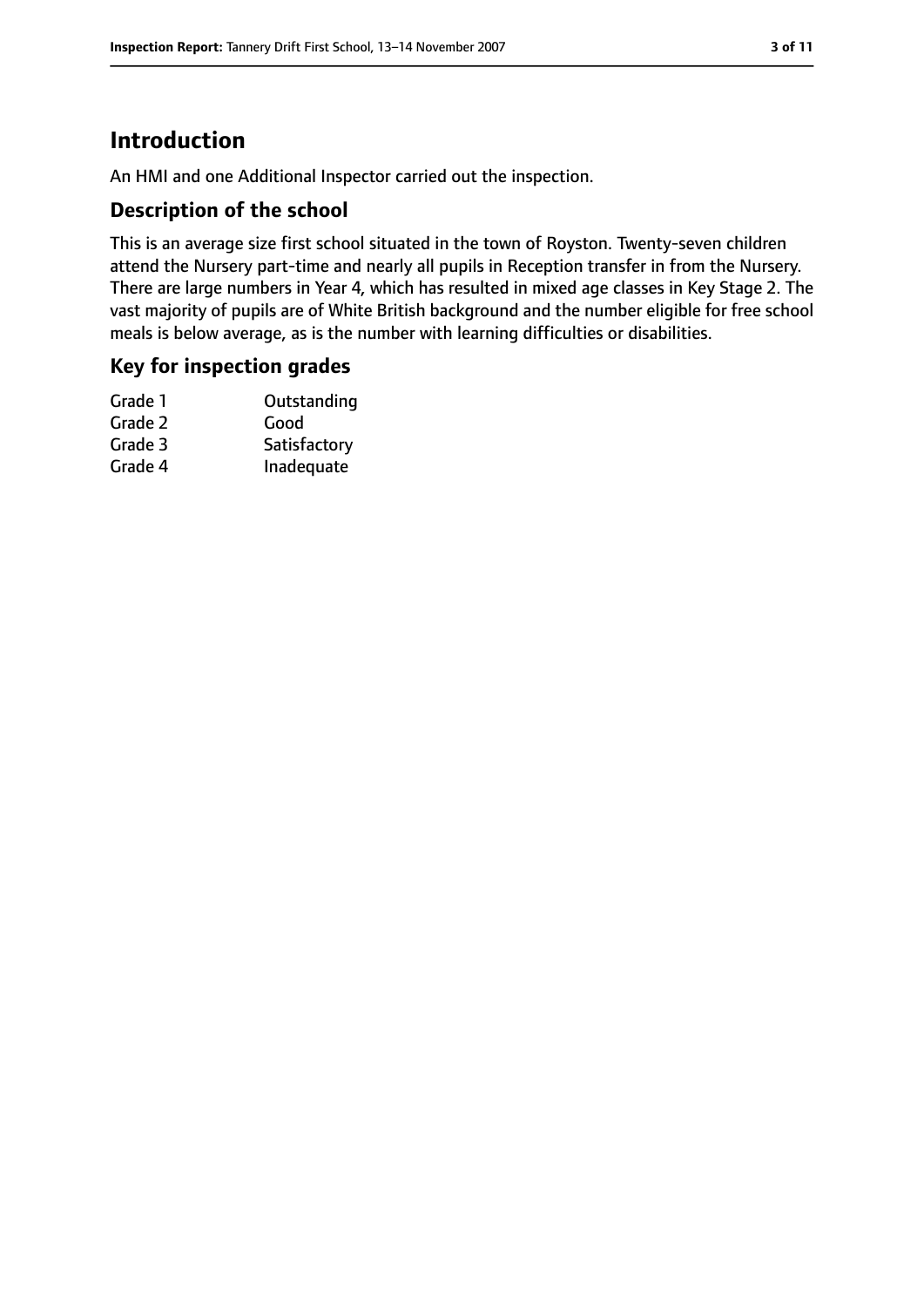# **Overall effectiveness of the school**

#### **Grade: 2**

Tannery Drift First School is a good school. There has been considerable staff change in the last twelve months so the impact of some management initiatives is only just becoming measurable. Important improvementsin pupils' behaviour and in teaching, learning and standards are, however, evident.

Leadership and management are good. The headteacher is providing excellent leadership and has a good awareness of the school's strengths and areas for development. Self-evaluation identifies clearly what staff and governors need to do to ensure future improvement. Parents are very supportive of the way the headteacher has brought about change. Satisfactory progress overall has been made on the issues raised in its last inspection and the school currently demonstrates good capacity to improve further.

Teaching overall is good. It is satisfactory in Key Stage 1, very good in Reception and some of it is outstanding in Key Stage 2. The curriculum to support teaching is good because it is firmly based on the national guidelines but modified to provide further enjoyment for pupils.

Attainment when children begin school from the Nursery is average. Very good teaching in the Reception class means that pupils reach expected goals and often exceed them. By the end of Key Stage 1 pupils' attainment, as measured by teacher assessment, is above average. In past years attainment by the end of Year 4 has slowed but this has now improved so that standards by the time pupils leave school are above average. The school is assessing and tracking pupils' progress more effectively although marking needs improving as it does not show pupils what is needed to improve their work. Progress and therefore achievement by the end of Year 4 are good.

Personal development is good. Pupils enjoy lessons, have positive attitudes to their work and develop excellent relationships with adults and pupils. Attendance is in line with national averages. Good personal support and guidance is provided although academic guidance is less well developed as target setting is not yet embedded in the work of the school. Pupils know how to stay safe and healthy and their behaviour is good.

## **Effectiveness of the Foundation Stage**

#### **Grade: 2**

Provision in the Foundation Stage is good and is well led and managed. Along with the newly sited independent playgroup, it provides pupils with a fine start to their education and contributes well to ensuring that they develop good basic skills. The curriculum is well planned to cover all areas of learning, both indoors and outdoors, with many opportunities to develop imaginative and structured play. There is good emphasis on teaching language, communication, personal and social skills so that pupils achieve well. Standards by the time they enter Year 1 are at least in line with those expected and often above. Assessment procedures and systems for tracking pupils' progress are new, but thorough and accurate. Relationships are excellent and pupils settle quickly and happily. Parents are rightly pleased with the provision. The school has good plans to improve the range of resources, the design and decor in the Foundation Stage.

## **What the school should do to improve further**

■ Improve the quality of teaching in Key Stage 1.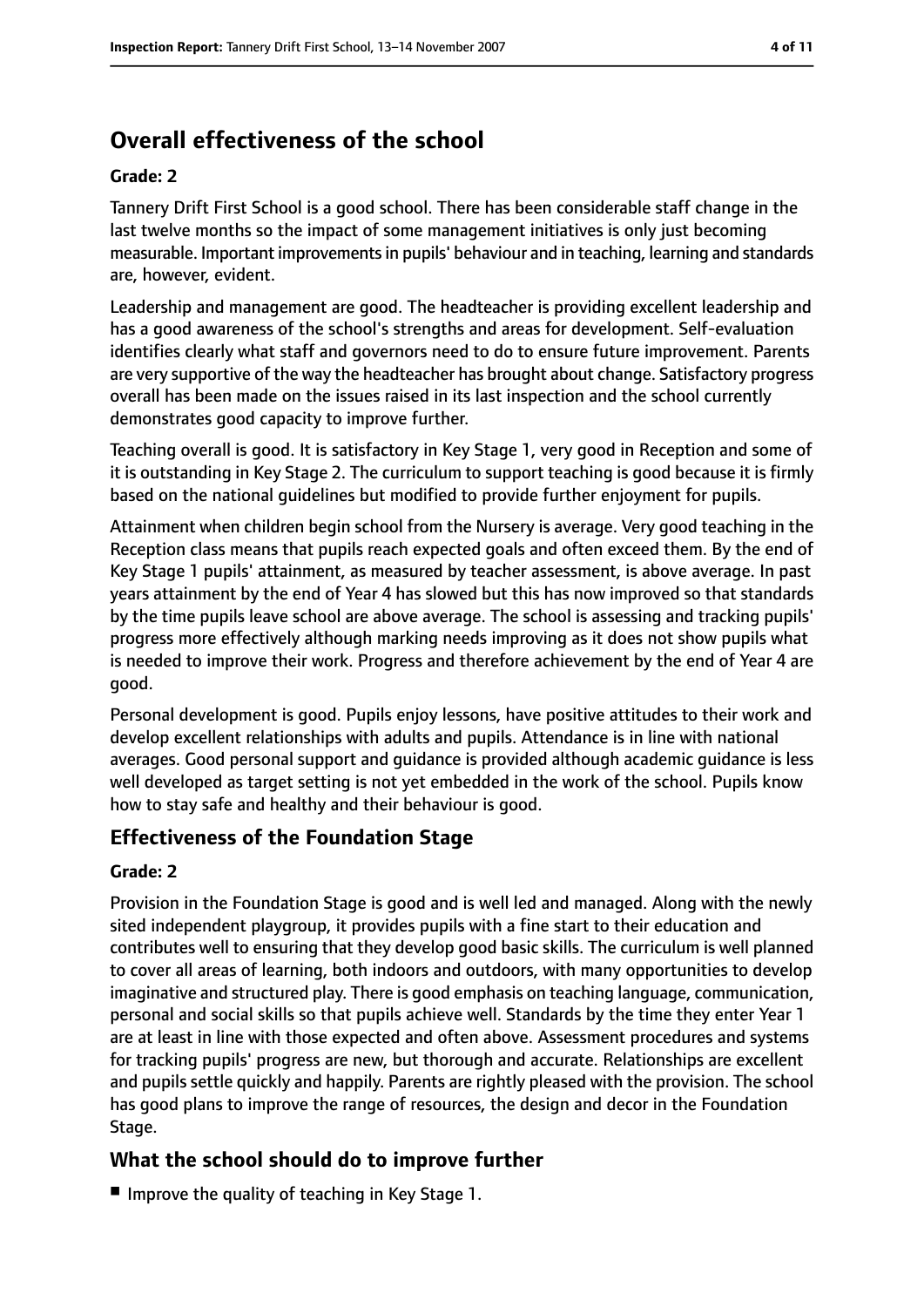- Improve marking so that it links with learning objectives and shows pupils what they need to do to improve.
- Improve target setting and pupils' awareness of their targets.

## **Achievement and standards**

#### **Grade: 2**

Children begin Nursery with standards that are in line with those usually found, though boys' communication and speaking and listening skills have been identified as a weakness. By the end of the Foundation Stage, children have met or exceeded the expected goals. By the age of seven pupils achieve, in tests, above the expected national levels in reading and mathematics and are in line with them in writing. The school knows it needs to do better in improving boys' writing. By the time pupils leave school, standards are good in many subjects. In information and communication technology (ICT), they are average.

The school caters well for pupils with learning difficulties or disabilities, who make good progress. Progress is good for most pupils due to effective teaching, although it is better in the Reception class and at Key Stage 2. Pupils in Year 4 are well on track to achieve the challenging targets set at the beginning of the year.

## **Personal development and well-being**

#### **Grade: 2**

Good relationships between pupils and staff foster pupils' personal development well. Pupils relate well to each other. They enjoy school and value the after school clubs, many of which contribute to their good awareness of healthy lifestyles, as well as opportunities to play a range of musical instruments. Their attendance is close to the national average. They enjoy being play leaders to help younger pupils. Behaviour is mostly good in lessons and around the school because it is well managed by staff. However, a few pupils have poorer listening and attention skills, which slows their learning and that of others. Good development of skills in literacy and numeracy equip them well for later life. They have good involvement in the local community and the school council ensures pupils' views are heard. Pupils have a well-developed understanding about healthy eating and the benefits of exercise. Balanced school meals, fruit and vegetable snacks and a strong emphasis on physical education and sporting activities support these developments. Pupils' spiritual, moral, social and cultural awareness is satisfactory and improving. They celebrate other faiths and customs as well as their own, visit places of worship and support a number of charities, which increases their sense of responsibility for those less well off than they are. There are excellent links developing with a school in Nepal.

# **Quality of provision**

## **Teaching and learning**

#### **Grade: 2**

Teaching is good overall and is often outstanding in Key Stage 2 where teachers have excellent subject knowledge and challenge pupils well. Here lessons move at a considerable pace so pupils make excellent progress. A history lesson was exceptional because pupils were completely enthralled by the teaching and achieved high standards. In the Foundation Stage teaching is very good and develops children's basic skills well. In Key Stage 1 learning is more pedestrian. Opportunities to develop learning to a higher level are sometimes missed and the pace of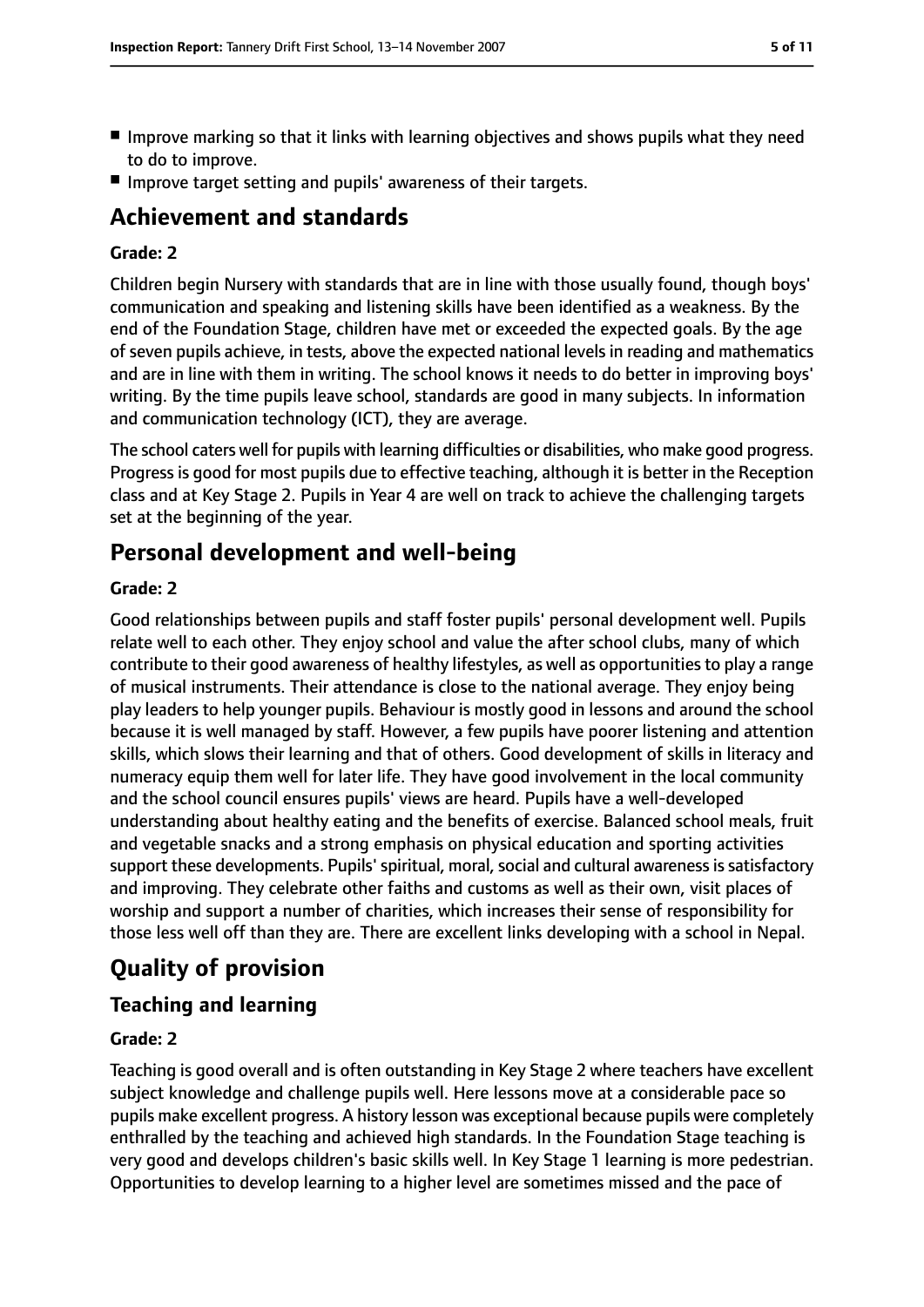lessons is slower because teachers often have to refer to lesson plans. While teaching remains satisfactory, lapses in pupils' attention are sometimes not dealt with swiftly enough.

Teaching benefits from clear planning linked to National Strategy guidelines. All teachers put the onus on pupils to make decisions about their own learning, which helps pupils to take responsibility for it. Individual, paired and group work are used effectively. Across the school there are good relationships between pupils and between adults and pupils. This ensures that learning is enjoyable and fun. Teachers make sure that pupils of all abilities and backgrounds are fully included in what is provided. Pupils themselves follow this example by encouraging those with learning difficulties or disabilities to take part.

## **Curriculum and other activities**

#### **Grade: 2**

The strong emphasis on teaching literacy and mathematics acrossthe curriculum, with particular focus on developing pupils' speaking, listening and communication skills, helps them to make good progress. The good personal, social, health and citizenship education is matched well to the needs of pupils and makes a significant contribution to their personal development and well-being. Physical education and music have a high profile in the school, both in lessons and in well attended after school activities. These provide good opportunities for pupils to develop their skills further for leisure and for competitions, such as festivals or team games. The curriculum is enriched by a wide range of visitors, along with regular opportunities to visit places of interest. Good developing links between subjects ensure that basic skills are being taught across the curriculum. The school continues to explore ways of linking subjects creatively in order to make learning even more stimulating, such as through the 'creative journey curriculum'.

#### **Care, guidance and support**

#### **Grade: 2**

From the Nursery upwards, good emphasis is placed on developing pupils' self-esteem and independence. Adults know pupils well and are sensitive to their needs. Individual needs are identified early and a wide range of additional sessions is provided to help pupils fill gaps in their learning of basic skills. External agencies are used effectively to support learning and other needs of identified pupils. Teachers are approachable and pupils say they like their teachers, feel safe, and know they can turn to anyone if they have concerns. They know that bullying or poor behaviour is dealt with quickly and effectively. Child protection arrangements, health and safety and safeguarding procedures are all robust. Staff are appropriately trained and kept well informed. Parents are very positive about the school and the high level of care their children receive. Academic guidance is satisfactory. Pupils have some understanding of their targets for learning but this is at an early stage of development. Marking is always positive but lacks clear links to learning objectives and what pupils have to do to improve their work. This remains an area for further development as systems for recording and tracking pupils' progress become more established.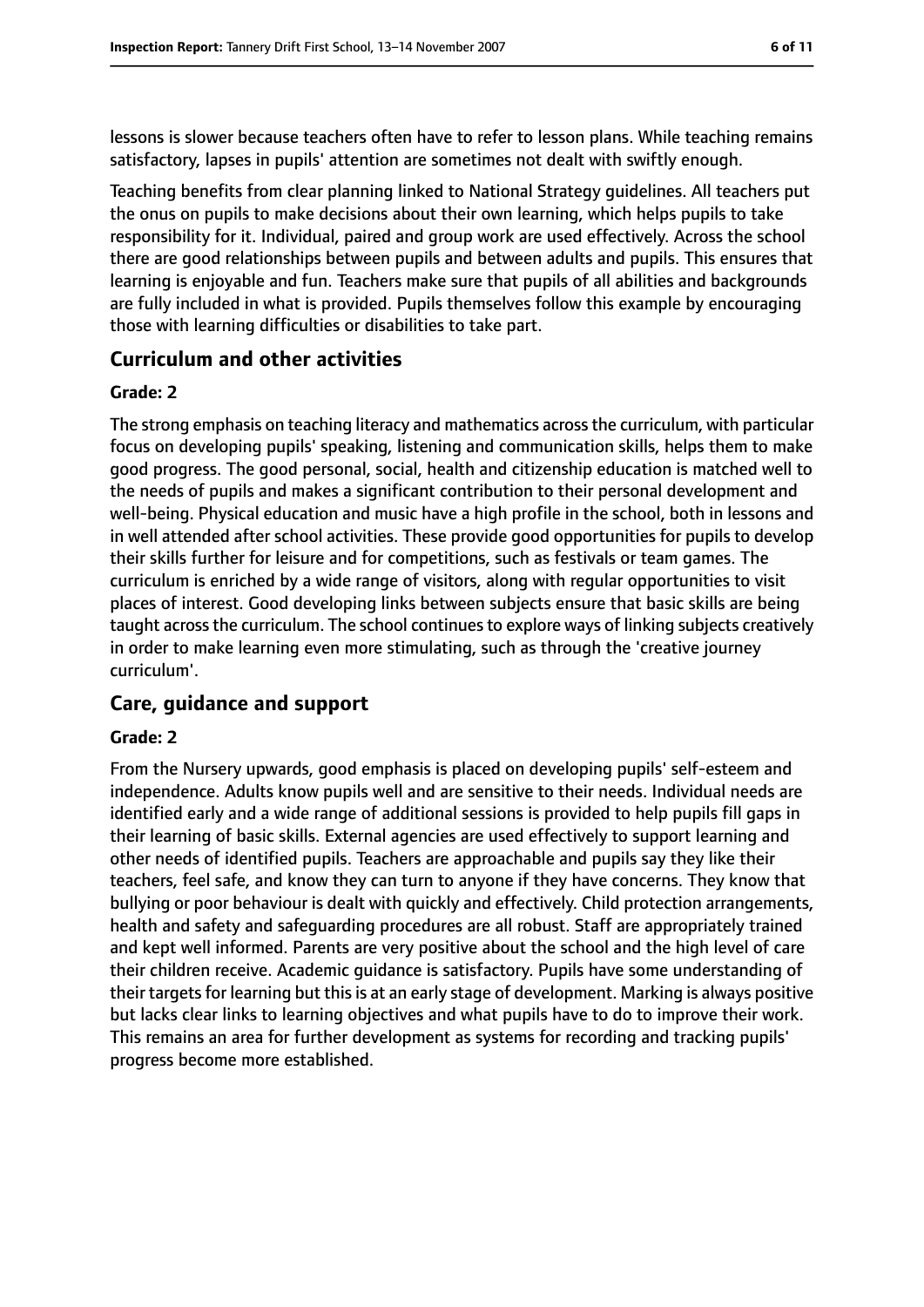## **Leadership and management**

#### **Grade: 2**

Leadership and management are good. A period of significant turmoil and staff change means that several subject leaders are new to their roles and as such there are inconsistencies in managing and evaluating the effectiveness of subjects. Nevertheless, subject leaders have a good understanding of what is required of them and what their priorities are. The headteacher and governors are developing new senior and subject leadership teams and the Key Stage 2 leader has been effective in providing support for the newly qualified teachers in this phase.

The relatively new headteacher has had to take on much of the leadership of the school directly. The evaluation of teaching and learning is comprehensive and accurate. Finances are used particularly well to promote improvement, for example by keeping classes small where the need for improved standards is greatest. The headteacher has thus led the school very well through a period of difficulty.

Governors, ably led by the chair, now have a good understanding of the school's strengths, weaknesses and priorities, including the need to update some policies and procedures. Progress since the last inspection was satisfactory. However, it is now rapid. The school's self-evaluation is a well written and accurate document that has led to precise targets for the coming year. Owing to successful recent changes in the school, staff and governors are committed and enthusiastic, contributing much to the good capacity to continue improvement.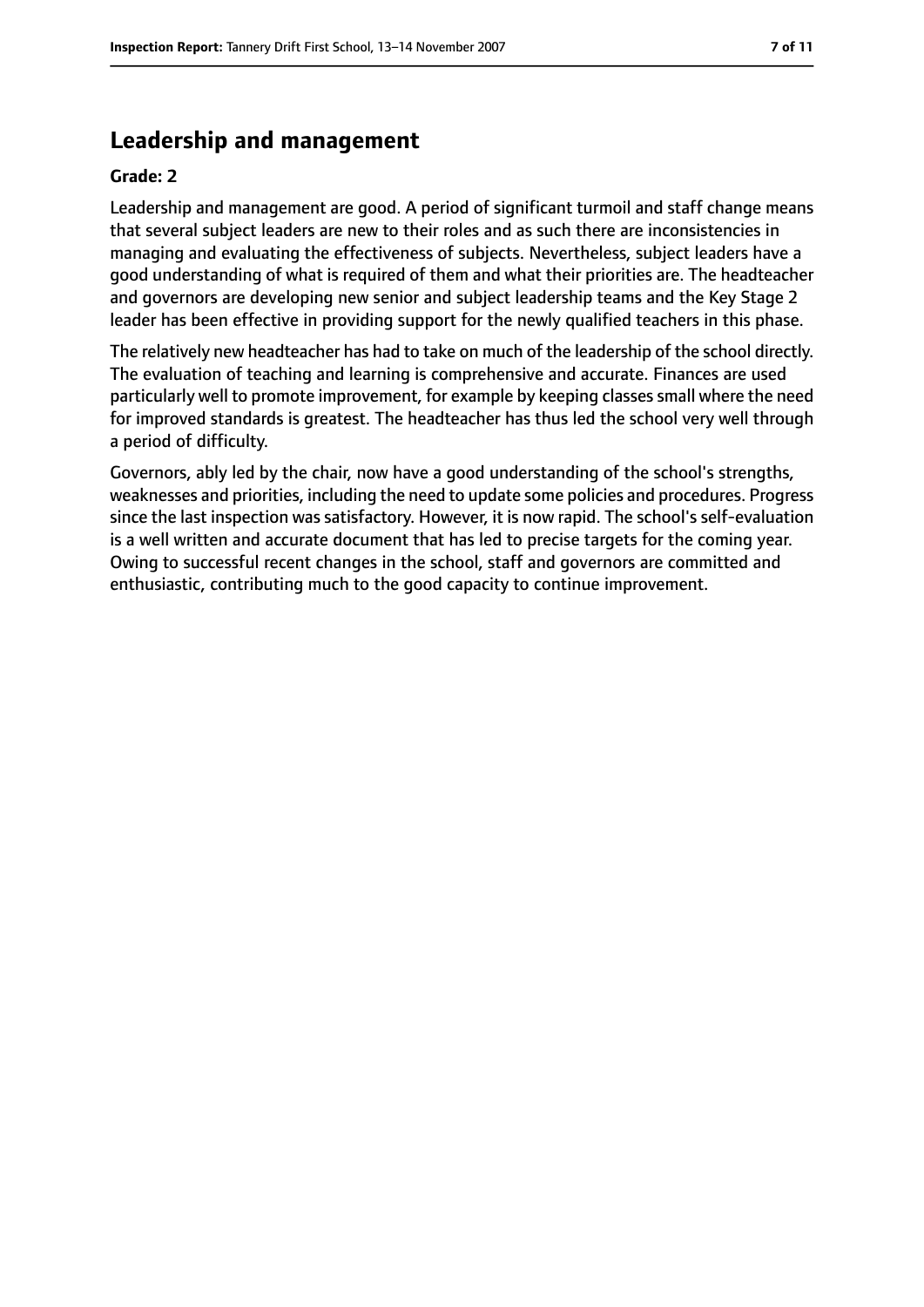**Any complaints about the inspection or the report should be made following the procedures set out in the guidance 'Complaints about school inspection', which is available from Ofsted's website: www.ofsted.gov.uk.**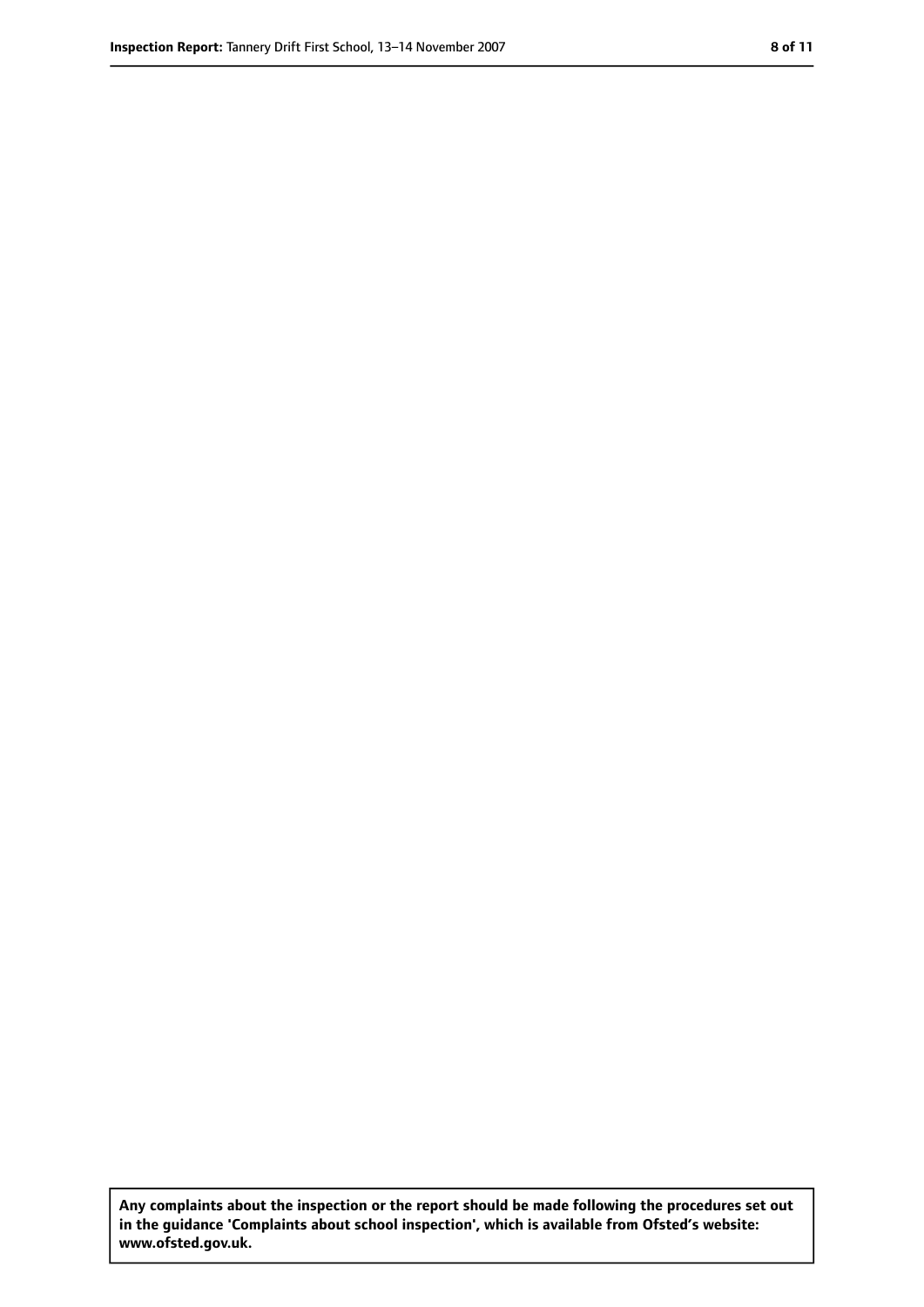#### **Annex A**

# **Inspection judgements**

| $^{\backprime}$ Key to judgements: grade 1 is outstanding, grade 2 good, grade 3 satisfactory, and | <b>School</b>  |
|----------------------------------------------------------------------------------------------------|----------------|
| arade 4 inadequate                                                                                 | <b>Overall</b> |

## **Overall effectiveness**

| How effective, efficient and inclusive is the provision of education, integrated<br>care and any extended services in meeting the needs of learners? |     |
|------------------------------------------------------------------------------------------------------------------------------------------------------|-----|
| Effective steps have been taken to promote improvement since the last<br>inspection                                                                  | Yes |
| How well does the school work in partnership with others to promote learners'<br>well-being?                                                         |     |
| The effectiveness of the Foundation Stage                                                                                                            |     |
| The capacity to make any necessary improvements                                                                                                      |     |

#### **Achievement and standards**

| How well do learners achieve?                                                                               |  |
|-------------------------------------------------------------------------------------------------------------|--|
| The standards <sup>1</sup> reached by learners                                                              |  |
| How well learners make progress, taking account of any significant variations between<br>groups of learners |  |
| How well learners with learning difficulties and disabilities make progress                                 |  |

## **Personal development and well-being**

| How good is the overall personal development and well-being of the<br>learners?                                  |  |
|------------------------------------------------------------------------------------------------------------------|--|
| The extent of learners' spiritual, moral, social and cultural development                                        |  |
| The extent to which learners adopt healthy lifestyles                                                            |  |
| The extent to which learners adopt safe practices                                                                |  |
| How well learners enjoy their education                                                                          |  |
| The attendance of learners                                                                                       |  |
| The behaviour of learners                                                                                        |  |
| The extent to which learners make a positive contribution to the community                                       |  |
| How well learners develop workplace and other skills that will contribute to<br>their future economic well-being |  |

## **The quality of provision**

| How effective are teaching and learning in meeting the full range of the<br>learners' needs?          |  |
|-------------------------------------------------------------------------------------------------------|--|
| How well do the curriculum and other activities meet the range of needs<br>and interests of learners? |  |
| How well are learners cared for, guided and supported?                                                |  |

 $^1$  Grade 1 - Exceptionally and consistently high; Grade 2 - Generally above average with none significantly below average; Grade 3 - Broadly average to below average; Grade 4 - Exceptionally low.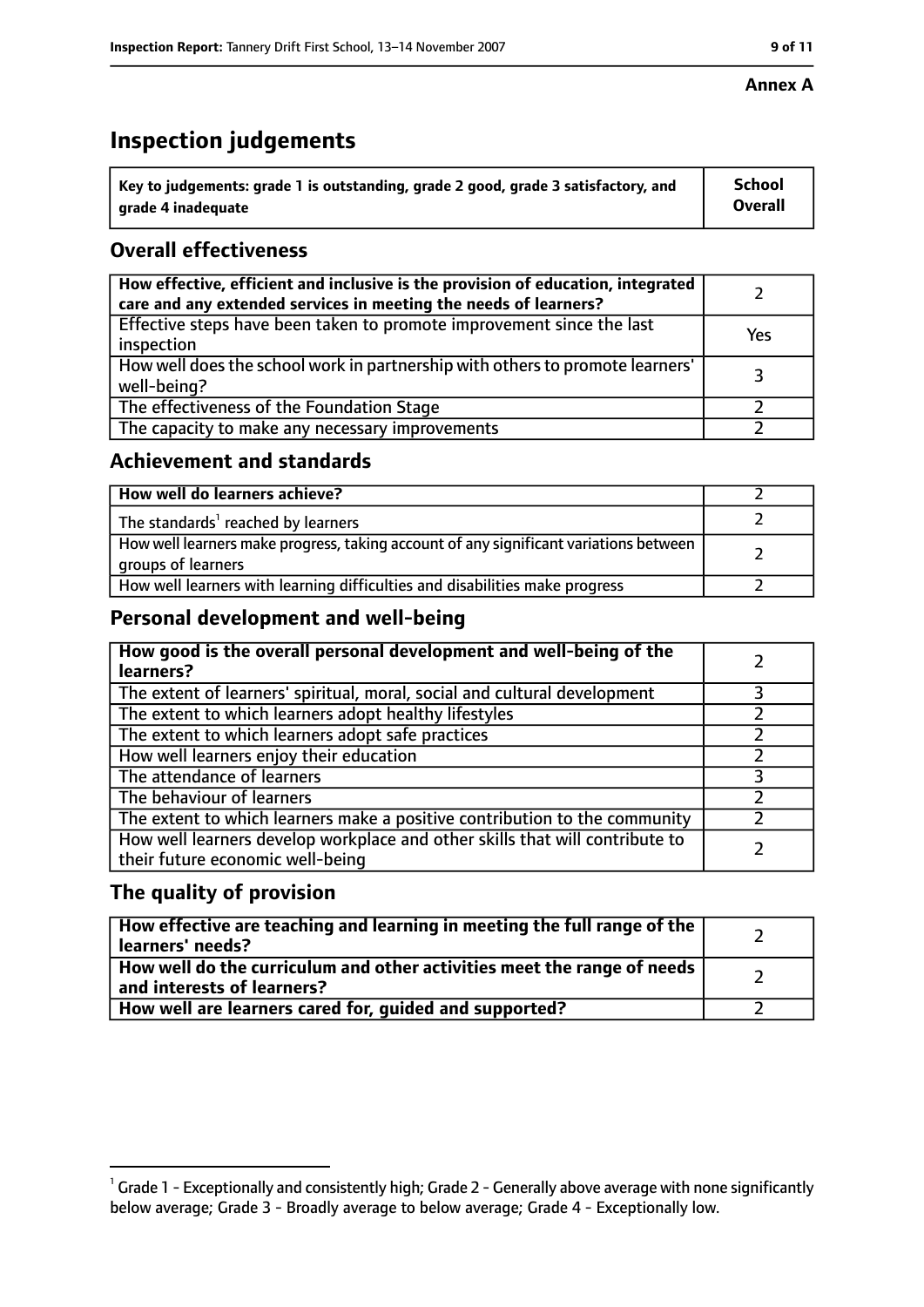# **Leadership and management**

| How effective are leadership and management in raising achievement<br>and supporting all learners?                                              |           |
|-------------------------------------------------------------------------------------------------------------------------------------------------|-----------|
| How effectively leaders and managers at all levels set clear direction leading<br>to improvement and promote high quality of care and education |           |
| How effectively leaders and managers use challenging targets to raise standards                                                                 |           |
| The effectiveness of the school's self-evaluation                                                                                               |           |
| How well equality of opportunity is promoted and discrimination tackled so<br>that all learners achieve as well as they can                     |           |
| How effectively and efficiently resources, including staff, are deployed to<br>achieve value for money                                          |           |
| The extent to which governors and other supervisory boards discharge their<br>responsibilities                                                  | 3         |
| Do procedures for safequarding learners meet current government<br>requirements?                                                                | Yes       |
| Does this school require special measures?                                                                                                      | <b>No</b> |
| Does this school require a notice to improve?                                                                                                   | No        |